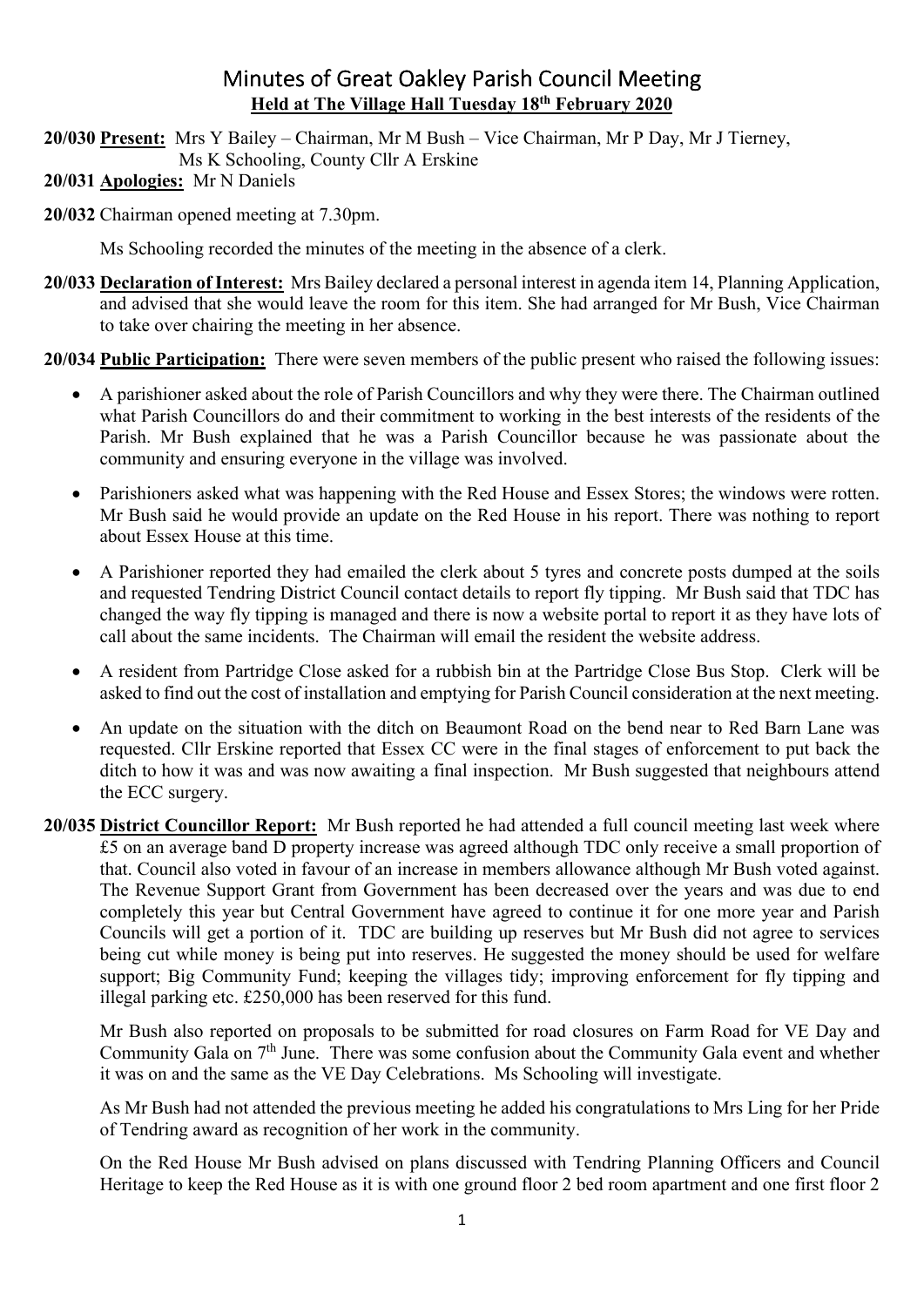bedroom apartment together with a link ground floor extension with a one bedroom studio apartment above. This had been well received by the Council. Discussions about car parking would take place when new people move in.

- **20/036 County Councillor Report:** Cllr Erskine reported that Budgets had been ratified at Essex County Council with a 1.99% Council Tax Rise with 2% going to Adult Social care. County Council recognised not enough was being spent on Adult Social Care with spend in Tendring in particular being very low on looking after people in their own homes. ECC spends more on Adult Social Care than anything else in their budget but it must be increased further to be able to meet growing needs. More money is going into highways/pavements and they are looking into how to respond to emergencies e.g. roads after extreme weather conditions. They are dealing with potholes in the short term to make roads more useable until the road can be permanently fixed. A pilot project at Little Clacton where they had been given money to fix road signs, pavements and roads etc. in their own area has appeared to work well b using small contractors to do the work. County are awaiting a final report on the project which will be heard at the next full Council meeting in April. It is planned to devolve responsibility for Public footpaths to Parish Councils. In future budgets are to be looked at over 3years rather than yearly as at present. The drain cover at Sparrows Corner has been reported.
- **20/037** Minutes of meeting held on Tuesday 21<sup>st</sup> January 2020, after being circulated, were proposed as correct by Mr Tierney, seconded Mr Day, and carried unanimously.

#### **Progress Report**

- **20/038 Fly Tipping:** Clerk had reported to TDC
- **20/039 Footpath:** Ploughed in footpath has been reported. Clerk has contacted the landowner but no response  $yet - ongoing.$
- **20/040 Hedge Opposite Partridge Close:** Clerk has contacted landowner but no response as yet. It can be enforced; Rangers can do it and send the owner the bill. Chairman to contact the land owner in the first instance as this must be done before the nesting season.
- **20/041 Bird Scarers:** Reported to the landowner, Mr Thompson confirmed the bird scares have now been removed. Chairman commented that Mr Thompson had been very helpful and positive in his email.
- **20/042 Play Inspection Reports:** Clerk has not yet received any response to her request. Chairman will follow up with written request.
- **20/043 The Soils Pavement:** Clerk has contacted the owners of the hedge and they are happy for that the Rangers can help. Clerk has passed this on to Steve Gove at The Rangers TDC.
- **20/044 Zip Wire:** Clerk is in talks with a maintenance company and is in the process of arranging a site visit.
- **20/045 VE Day:** Chairman read out Mr Daniels report confirming contact has been made with local groups including the Oakstones, School, Art Club, Maybush and Church. All considering celebrations and will confirm details. All submissions to Coast to Coast will need to be in by beginning of March for April publication.
- **20/046 Fly Tipping:** Mr Bush explained he had received confirmation of the reports of fly tipping and a website has been set up for reporting purposes. He advised this is an ongoing problem and if anyone sees anything to contact him.
- **20/047 20 is plenty:** Chairman reported she had been in contact with the Chairman of Governors at the local school. They had not been contacted by ECC about the scheme but were keen to be involved Cllr Erskine suggested they arrange to visit the Chairman of Governors and the Head to discuss what could be done in this respect. Chairman to arrange.
- **20/048 Highways:** Mr Tierney reported that Parish Council has been notified of the closure of Soils Road which has now been put on the website.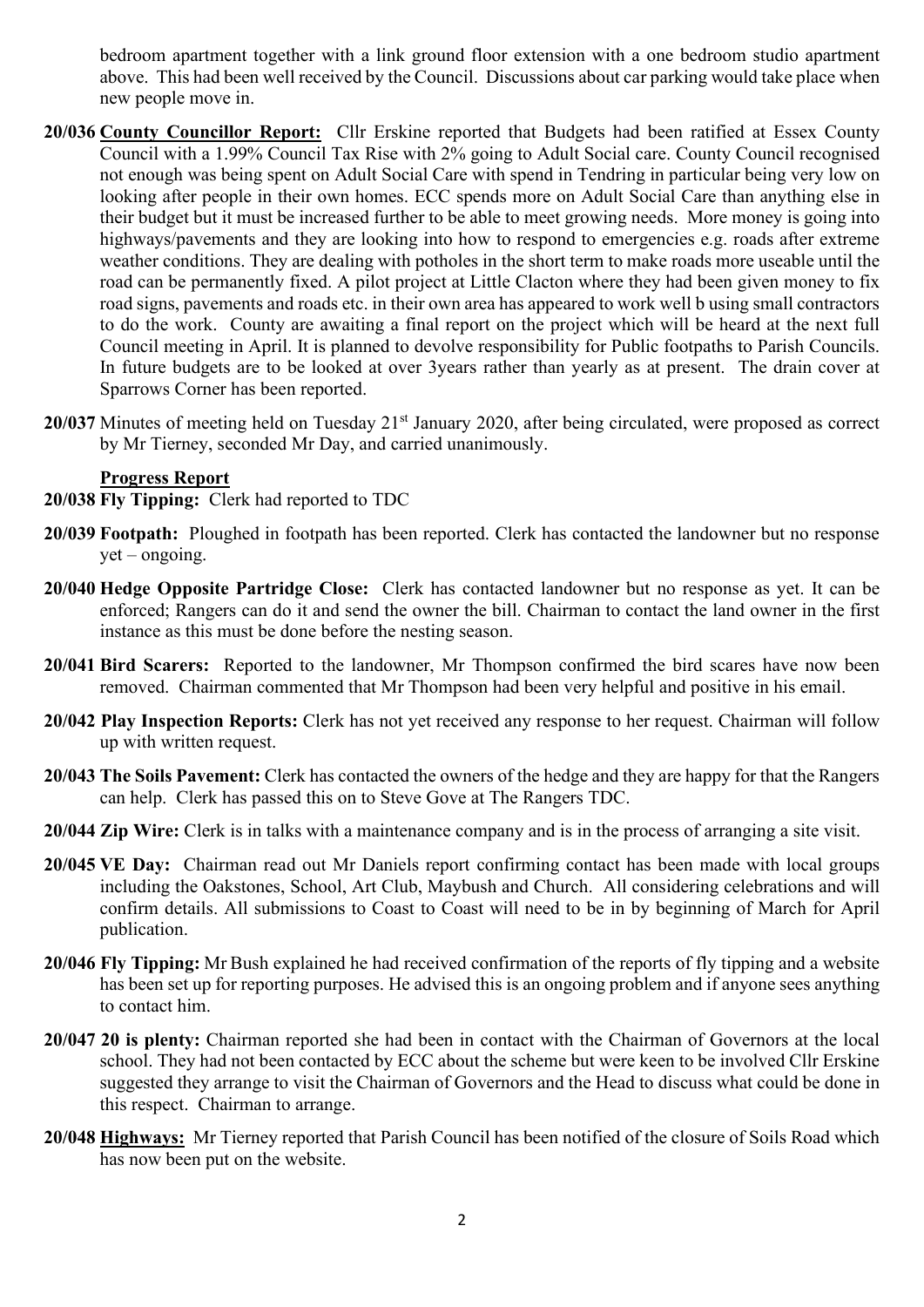**20/049 Burial Ground:** At the last Parish Council meeting Councillors deferred their decisions and requested Clerk to ask EALC for advice regarding the Burial Ground. Clerk has circulated EALC response to all Councillors for their consideration. Clerk advised she has been looking into rules and regulations for some time and will submit to Councillors for consideration when completed. The Chairman referred to the advice given by EALC, and Clerk's recommendations. Parish Council agreed this was a very delicate matter and must be treated in a sensitive way.

On the question of written rules and regulations Council agreed it was important to publish these as soon as possible and it was not acceptable to wait any longer. If Clerk has anything prepared for immediate release this should be circulated for consideration. Chairman said that she had recently looked at Tendring Cemeteries Rules and Regulations and, while they include a number of regulations that would not apply to us, we could adapt to suit our requirements. In that case we would demonstrate a consistent approach across the District. Chairman said she would look at what can be put together and circulate to all Councillors for consideration.

It was agreed that letters should be sent by the Chairman as soon as possible to the families with the paving slabs and marble slab apologising for any distress caused and explaining that updated rules and regulations would be issued within the next few weeks to address the issue of what has been placed on other graves. It was also agreed that Parish Council would waive the cost of the removal of the paving slabs, have the graves re-turfed at Council expense and return the paving slabs to a local address at a date and time to be agreed. The request for retrospective permission for the marble slab was given careful consideration and approved conditional on the slab being lowered to  $\frac{1}{4}$  inch, as advised by a local contractor, above ground level for ease of strimming and to prevent any damage to the slab. Updated rules and regulations will include this exemption and its conditions and stipulate that permission must still be applied for and will only be granted for a single slab in the same material and colour as the Headstone; no inscription or any ornaments or other adornments would be allowed. Proposed by Mr Day, seconded by Ms Schooling and approved by three votes to one with one abstention.

It was also agreed as soon as the rules and regulations have been agreed by Parish Council they must be published on the website. All owners of graves must be sent two copies to be signed with one copy returned and one retained for future reference. Mr Tierney suggested, and all agreed that they be sent recorded delivery including a return stamped addressed envelope. If Clerk has any difficulty locating any owners the funeral directors and stonemasons must be contacted for a last known address. Notices referring to the updated rules and regulations and where to access them should be put on full view display at the burial ground and on notice boards throughout the village to ensure we can demonstrate we have done everything possible to locate owners of the graves before considering any further action.

# **20/050 Public Rights of Way:** Nothing to report.

**20/051 Village Hall: Waste:** Clerk has looked into the possibility of a large bin receptacle with a minimum cost of £10 every two weeks. The caretaker currently uses waste bags at a cost of £2.40 per week. Clerk suggested the possibly to reduce waste we could supply recycling boxes from TDC. All options were considered and it was agreed to ask user groups to take their rubbish with them to reduce waste with the remainder taken care of using the waste bags and continue to monitor the situation. Clerk to arrange with the Caretaker.

 **Table:** Clerk had received a message from the Caretaker that the leg had broken off the big table by people dragging across the hall. As there was a children's party planned the following day it was too dangerous to leave so had been dismantled and stored in the gents toilets. The Chairman explained that as the table belonged to the Oakstones they must be informed and asked what they wished to do with it. The Chairman will advise the Chairman of the Oakstones accordingly.

 **Refurbishment Update:** Chairman advised that she had received the quotes from a local contractor. A series of options were quoted for including refurbishing the kitchen and improvements to the toilets through to extending the hall into the side garden which would cost in the region of around £35k. It was agreed that we needed to look at long term use of the hall and work should be carried out to meet community needs for the future. Therefore, we should try to secure funding for everything and Chairman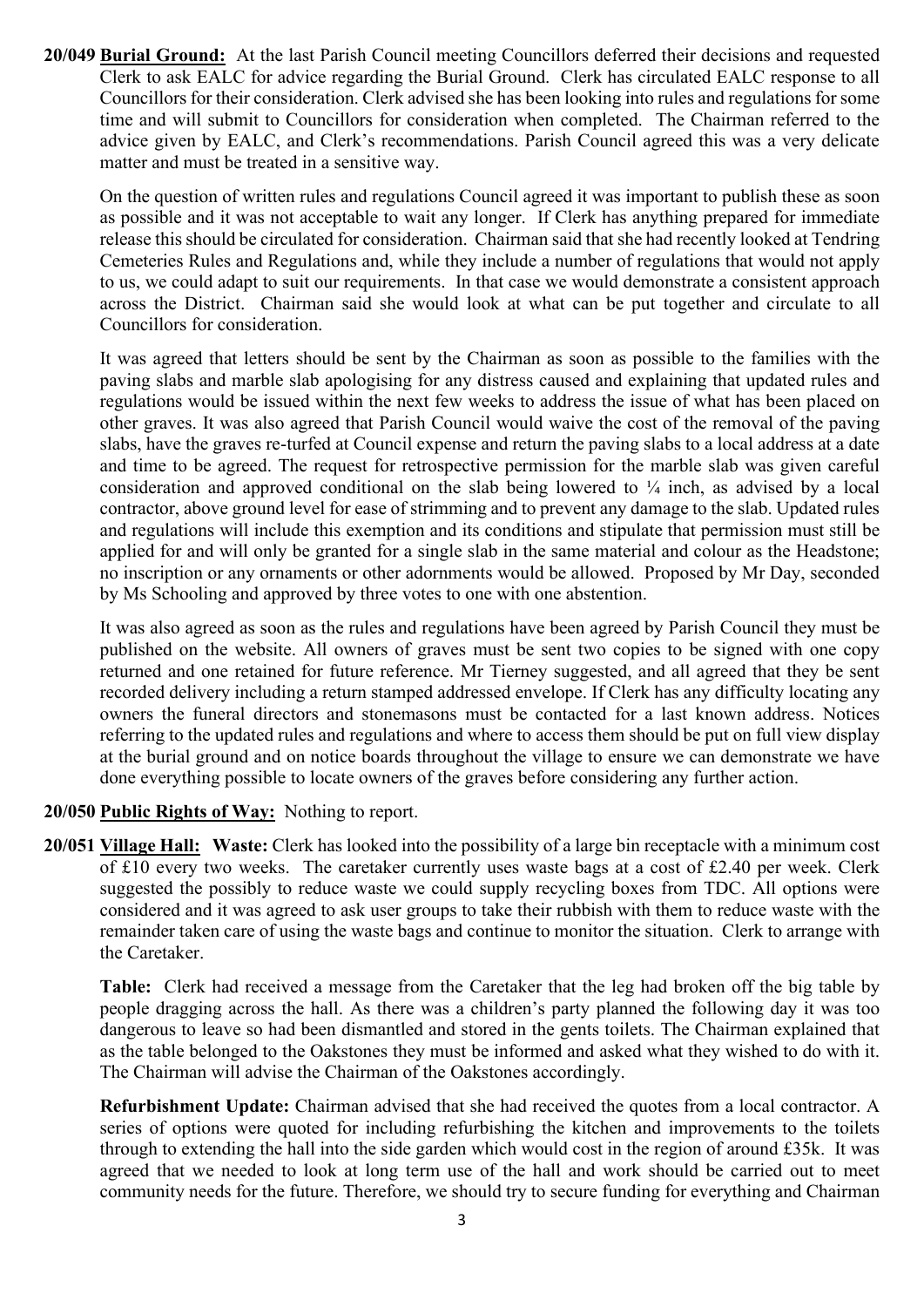would take this forward. A CIF funding session was available at EALC on 2<sup>nd</sup> March and Chairman had asked Clerk to arrange a place for her to attend. Mr Bush indicate he wished to attend and Chairman agreed to follow up arrangements

- **20/052 TDALC Report:** Mr Tierney reported that Joy Darby and the new CEO of EALC visited and went through issues they could support. There was also a report from the Local Highways panel on highways devolution. A fund has been established to support groups addressing the high rate of suicides in the area with grants available up to £2k for focused projects. The next meeting was planned for March 2020.
- **20/053 Carbon Reduction:** Mr Bush reported that an APSE energy briefing meeting had been held to consider options available to reduce our carbon footprint and become carbon neutral by 2030. Council residents could be encouraged to install solar panels. The Chairman asked if the Village Hall could access funding to install cost effective heating. It was agreed to investigate ways and grants to improve village hall energy efficiency.

**20/054 Planning:** Chairman gave notice of a declared personal interest left the room. Vice Chairman Mr Bush took over for this item.

Application No: 20/00161/TPO

Proposal: 1 No. Horse Chestnut Tree – Fell and replace with Sweet Chestnut Tree<br>Location: Chestnut Cottage 14 School Road, Great Oakley, Harwich Chestnut Cottage 14 School Road, Great Oakley, Harwich Great Oakley Parish Council had no objections regarding this application.

| <b>20/055 Accounts for Payment:</b> |                                 |        |                       |
|-------------------------------------|---------------------------------|--------|-----------------------|
| <b>Parish Council Income</b>        |                                 |        |                       |
| R Gwinnell                          | Inscription                     |        | f<br>100.00           |
| <b>Essex County Council</b>         | <b>Amenity Grass Cutting</b>    |        | 529.80<br>f           |
| <b>TOTAL</b>                        |                                 |        | 629.80<br>$\mathbf f$ |
| <b>Parish Council Expenditure</b>   |                                 |        |                       |
| A & J Lighting Solutions            | <b>Street Light Maintenance</b> | 722619 | $\mathbf f$<br>47.82  |
| $E$ -On                             | <b>Street Lighting</b>          | D/D    | $\mathbf f$<br>172.47 |
| Miss J Bootyman                     | Expenses Ink, stamps etc        | 722620 | $\mathbf f$<br>75.79  |
| Miss J Bootyman                     | Wages                           | 722621 | $\mathbf f$<br>269.02 |
| Chairman                            | Printer                         | 722622 | $\mathbf f$<br>45.00  |
| <b>TOTAL</b>                        |                                 |        | $\mathbf f$<br>610.10 |
| <b>Village Hall Income</b>          |                                 |        |                       |
| Post Office                         | Hall Hire                       |        | 50.00<br>$f_{\rm L}$  |
| Line Dancing                        | Hall Hire                       |        | £ 17.00               |
| 10.0'Clock Club                     | Hall Hire                       |        | £102.00               |
| <b>Private Dancing</b>              | Hall Hire                       |        | £ $17.00$             |
| Line Dancing                        | Hall Hire                       |        | f<br>17.00            |
| Line Dancing                        | Hall Hire                       |        | 17.00<br>f            |
| Dog Club                            | Hall Hire                       |        | f<br>85.00            |
| <b>Dance Practice</b>               | Hall Hire                       |        | 17.00<br>f            |
| Line Dancing                        | Hall Hire                       |        | 17.00<br>f            |
| Line Dancing                        | Hall Hire                       |        | f<br>17.00            |
| Dog Club                            | Hall Hire                       |        | £ $68.00$             |
| <b>TOTAL</b>                        |                                 |        | £424.00               |
| <b>Village Hall Expenditure</b>     |                                 |        |                       |
| Calor                               | <b>Standing Charge</b>          | 422023 | £ $10.30$             |
| Julia Turner                        | Wages                           | 422024 | £177.90               |
| Julia Turner                        | Expenses                        | Cash   | 6.64<br>£             |
| <b>TOTAL</b>                        |                                 |        | £194.84               |